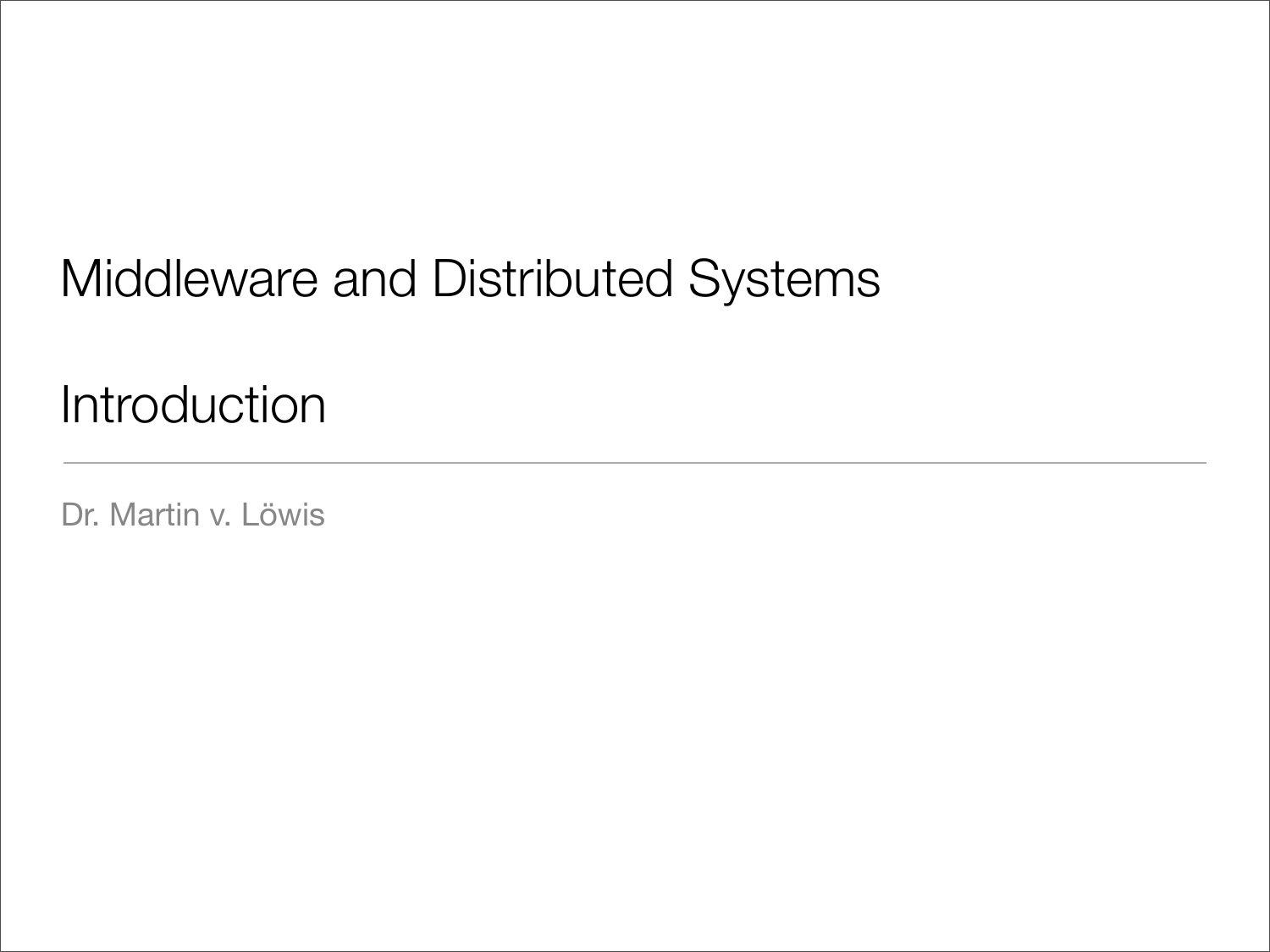## What is Middleware?

• Bauer et al. Software Engineering, Report on a conference sponsored by the NATO SCIENCE COMMITTEE Garmisch, Germany, 7th to 11th October 1968 SENSITIVETOWEAKNESSESINTHESOFTWAREPARTICULARASREGARDSTHEINABILITYTOMAINTAINTHESYSTEMANDTOEXTEND l al. J

*D!GAPEYEFF* !NEXAMPLEOFTHEKINDOFSOFTWARESYSTEM)AMTALKINGABOUTISPUTTINGALLTHEAPPLICATIONSINAHOSPITAL



Figure 3. d'Agapeyeff's Inverted Pyramid

• *d'Agapeyeff*: "The point about this pyramid is that it is terribly sensitive to change in the underlying software such that the new version does not contain the old as a subset. It becomes very expensive to maintain these systems and to extend them while keeping them live." 4HEBUTTRESSESAREASSEMBLERSANDCOMPILERS4HEYDONTHELPTOMAINTAINTHETHINGBUTIFTHEYFAILYOUHAVE n the underlying software such that the new version does hot KIEND TIIENTI WHIIE KEEPING TIENTI IIVE.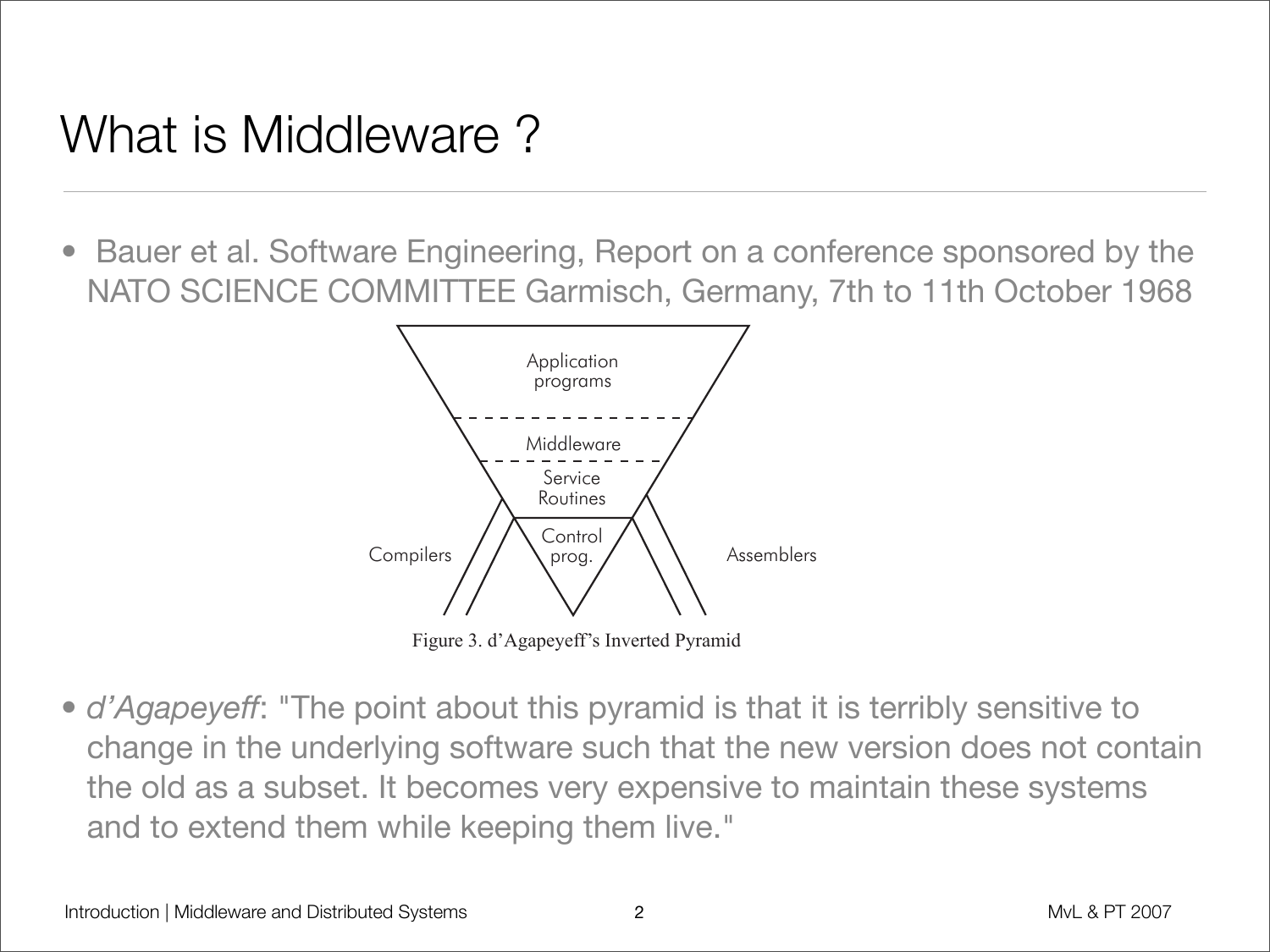## What is Middleware? (2)

- Things that have been called "middleware" in the past:
	- Implementations of RPC protocols (DCOM, IONA Orbix)
	- Messaging Systems (MPI, MQSeries, Tibco Rendezvous)
	- Database systems (Oracle, PostgreSQL)
	- Run-time systems for programming languages (JVM, .NET Framework)
	- Application Servers (IBM WebSphere, IIS)
	- Transaction Processing Monitors (BEA Tuxedo, Microsoft MTS)
	- Specifications describing these systems
- Focus of this lecture: middleware for communications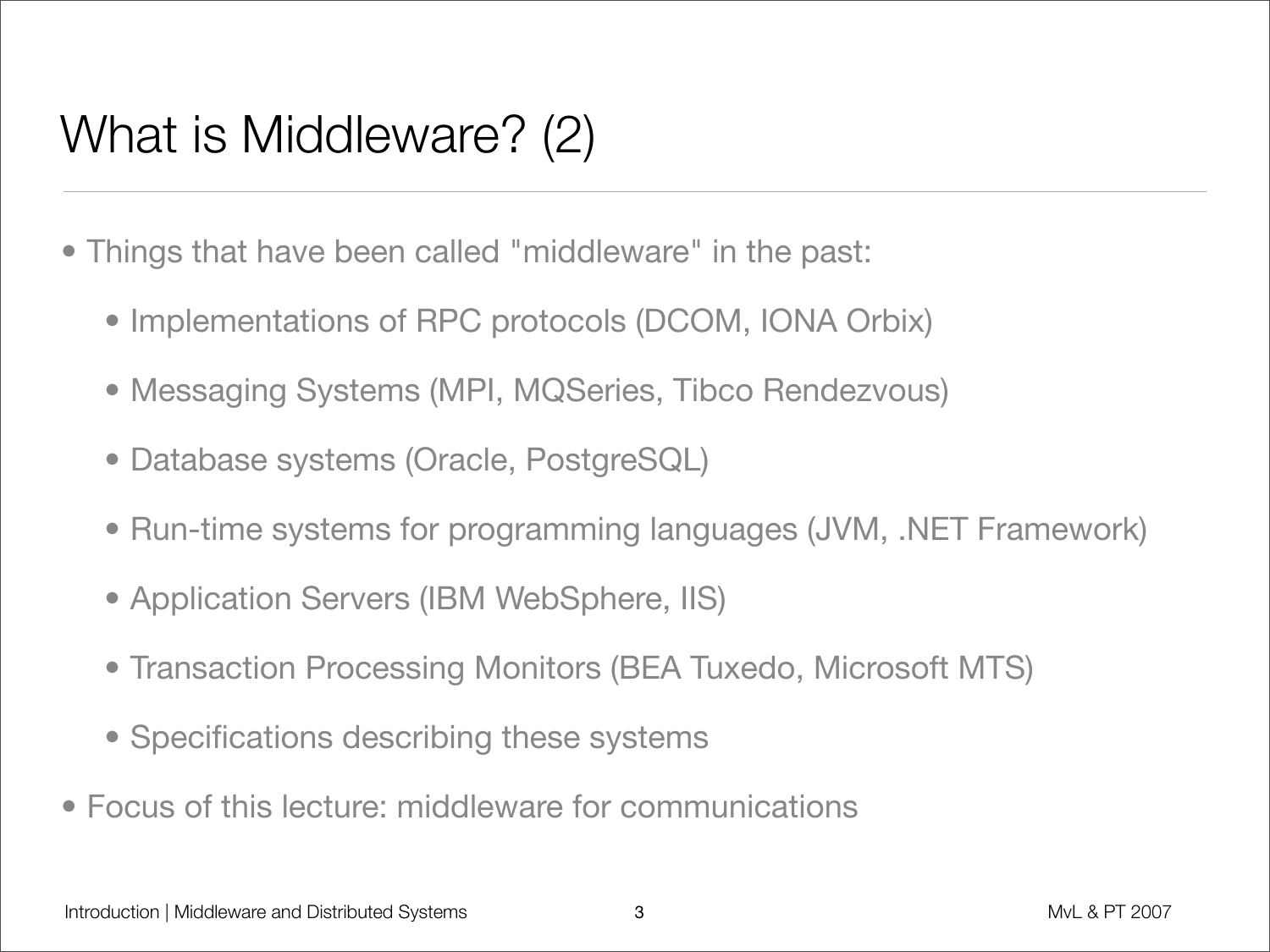#### Distributed Systems

"A distributed system is one in which the failure of a computer you didn't even know existed can render your own computer unusable."

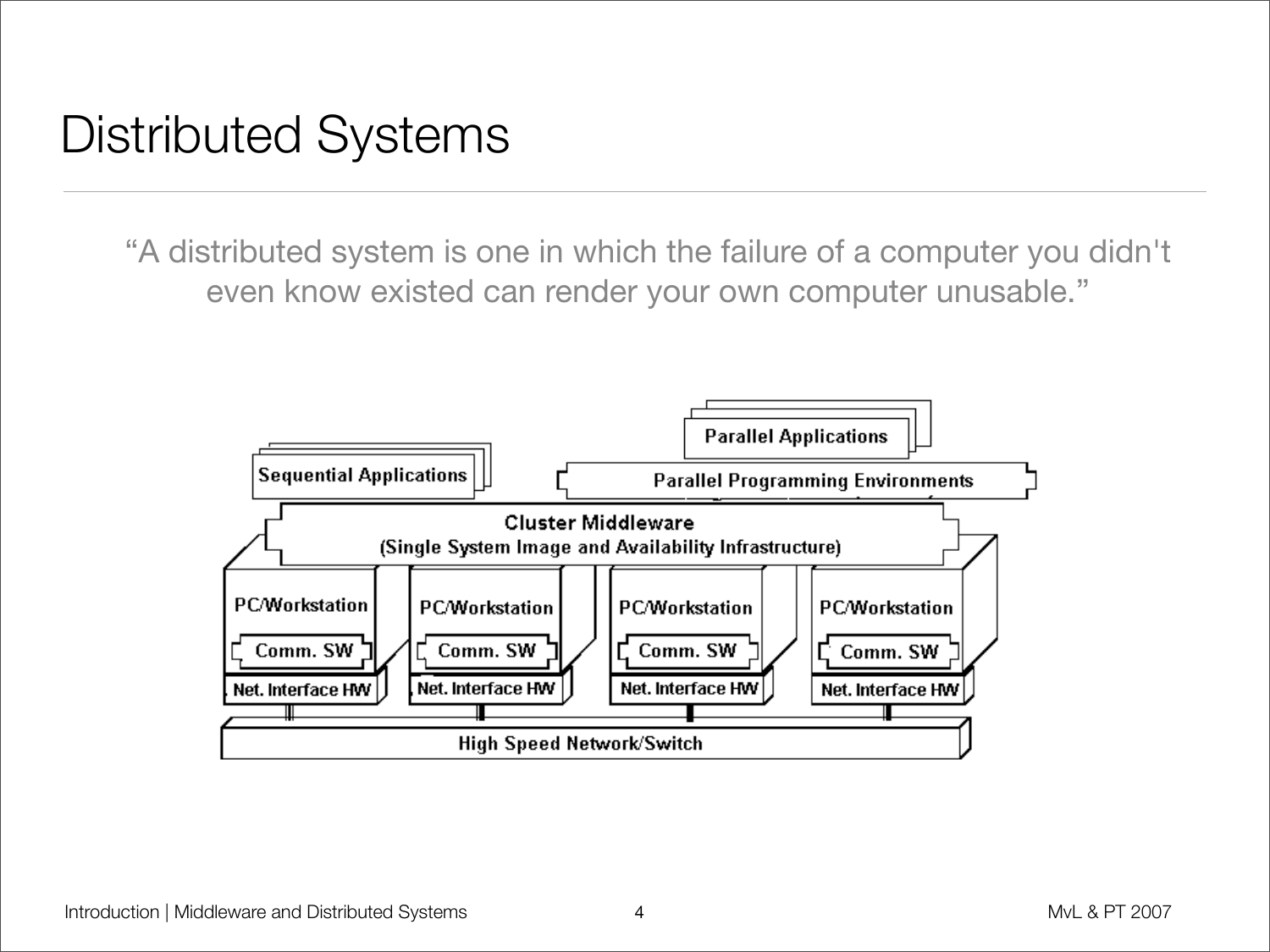## Parallel vs. Distributed Systems

- Flynn 1966: SISD, MISD, SIMD, MIMD
	- MIMD is not distributed computing
	- Network speed
	- Multicomputer concept
- Data exchange for SIMD and MIMD
	- Shared memory, message passing
	- Interconnection network design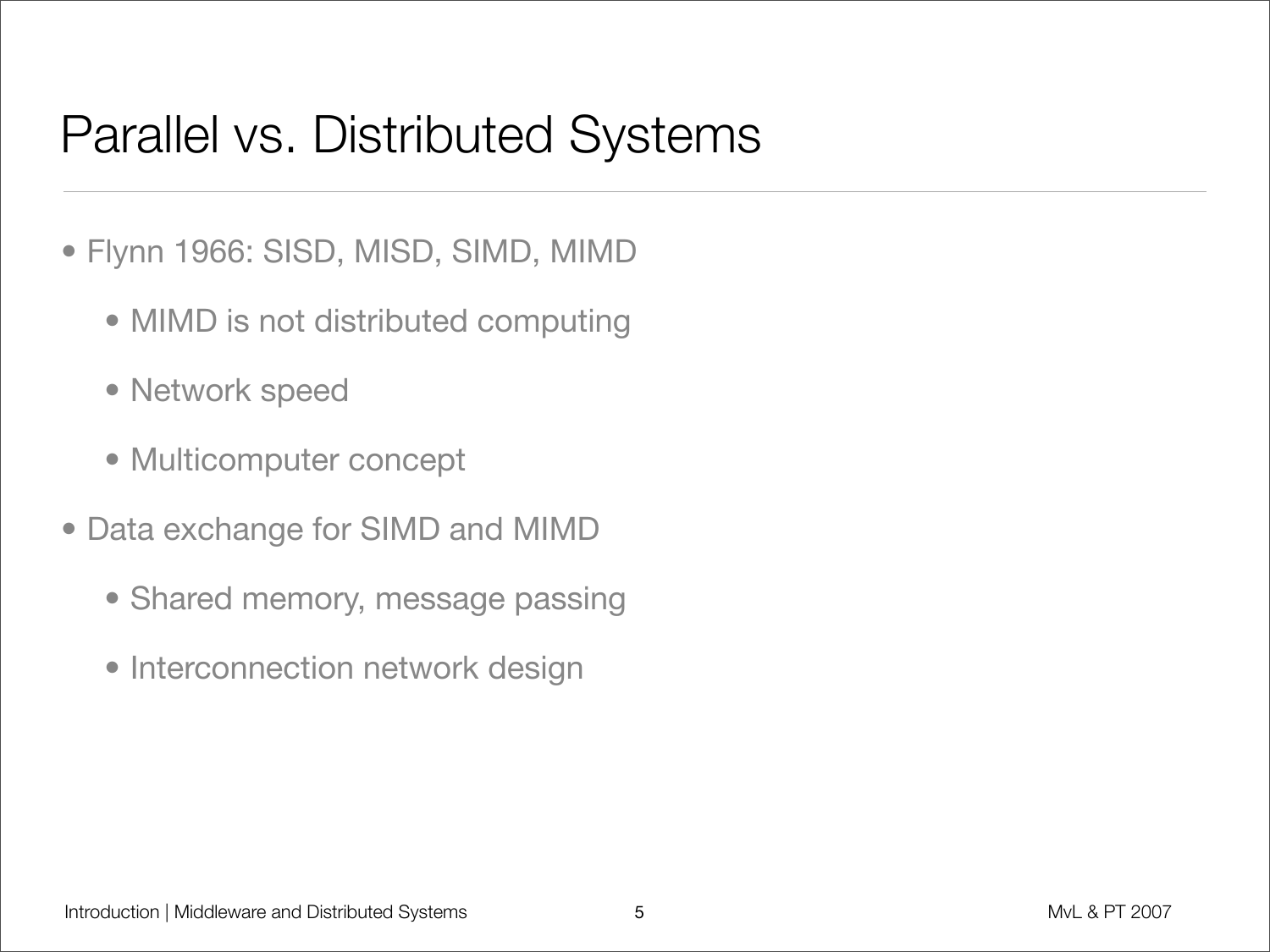# Taxonomy (Tanenbaum)

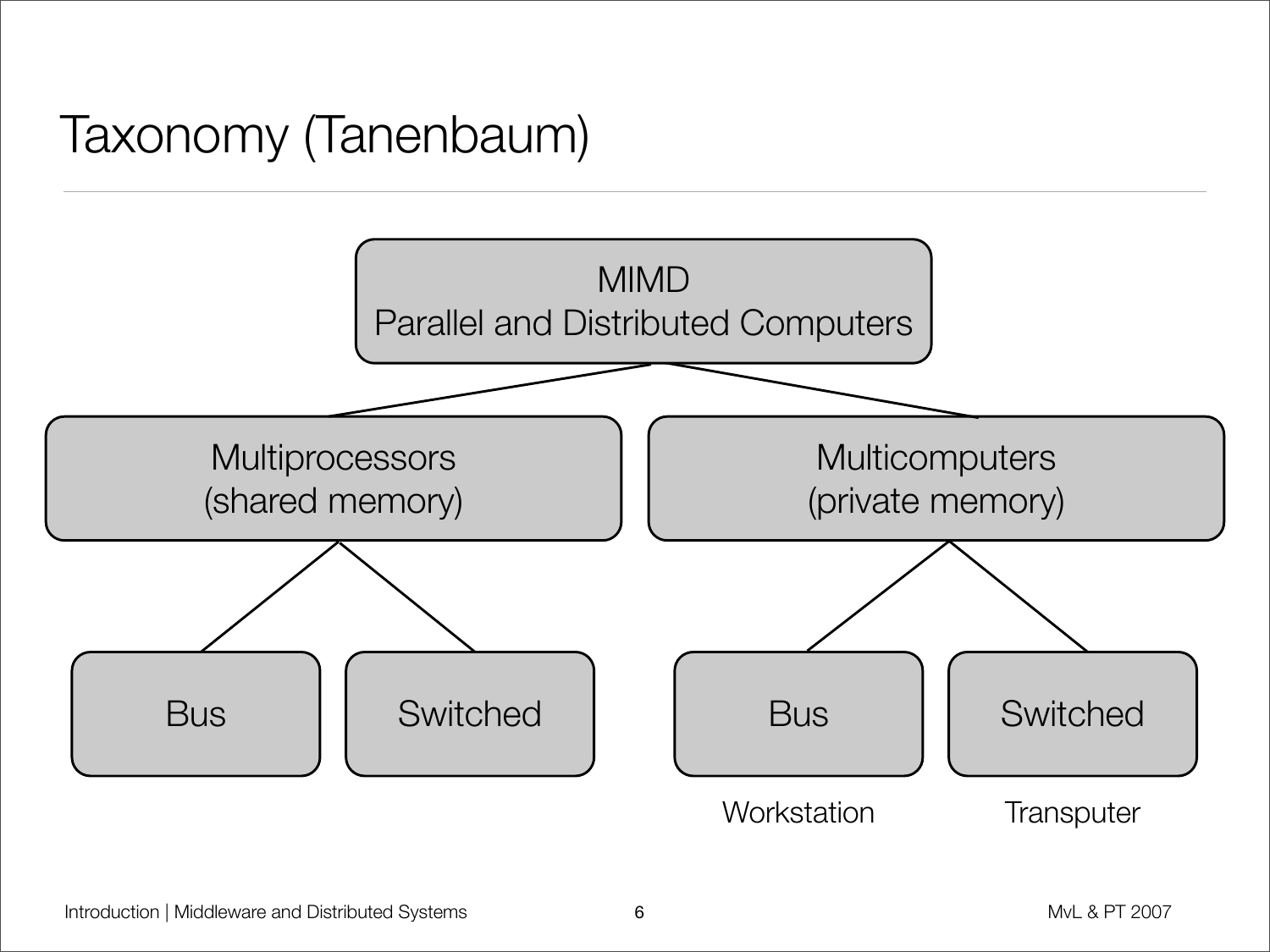## Distributed System: Definitions

- Tanenbaum (Distributed Operating Systems): A distributed system is a collection of independent computers that appear to the users of the system as a single computer.
	- example: network of workstations where a command started on one machine may arbitrarily run on any machine
- Coulouris et al.: [system] in which hardware or software components located at networked computers communicate and coordinate their actions only by passing messages.
	- Consequences: concurrency, no global clock, independent failures
	- Challenges: heterogeneity, openness, security, scalability, failure handling, concurrency, need for transparency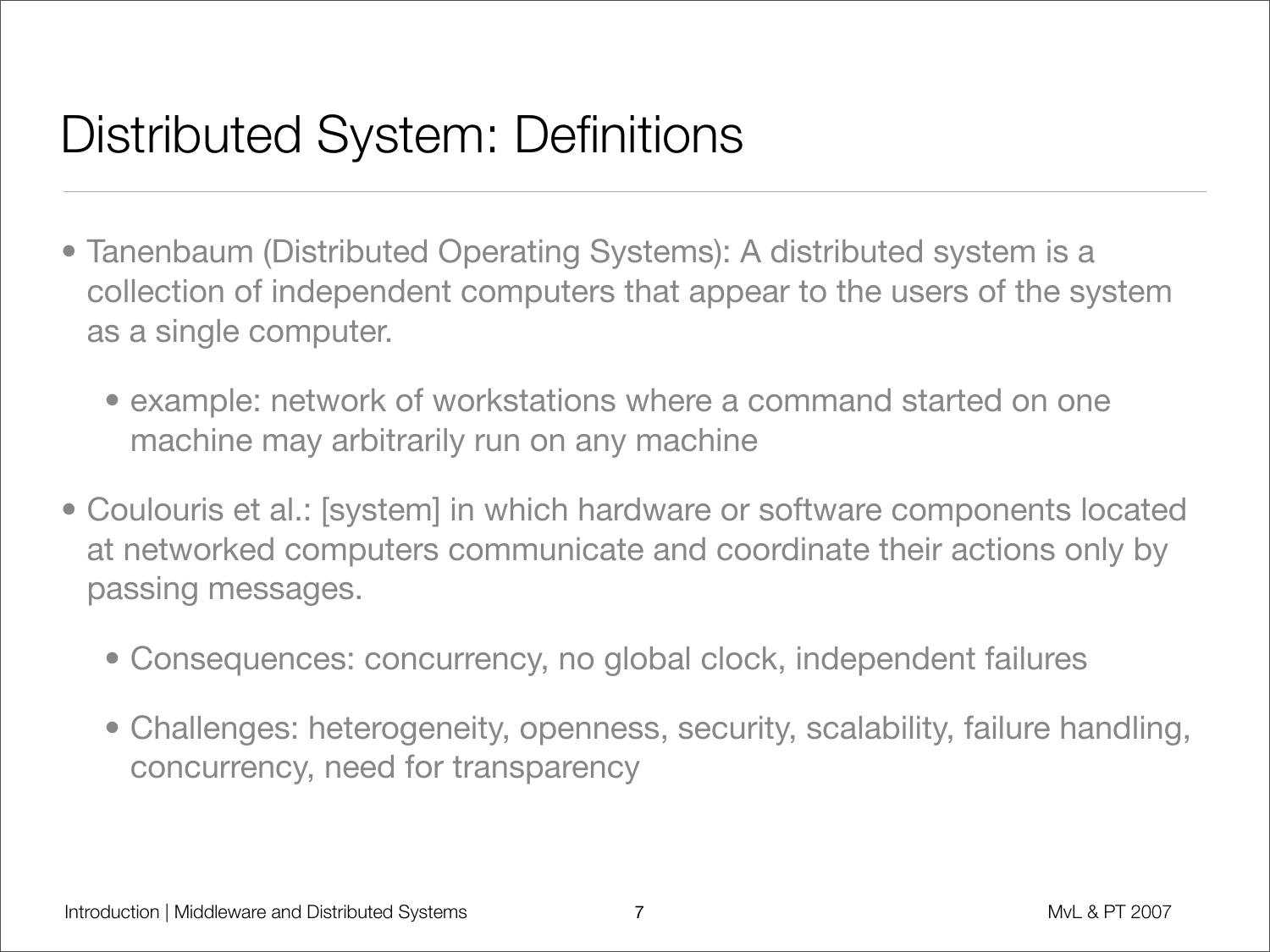## Our View of Distributed System

- Distributed system: Utilize 'services' on other nodes
	- Number of independent computing nodes, connected through network
	- Computing node
		- One or multiple processors with one or multiple layers of memory
		- Number of external devices
		- Distributed system can contain heterogeneous resources
- Parallel systems: Compute one parallel application
	- Typically communication through shared memory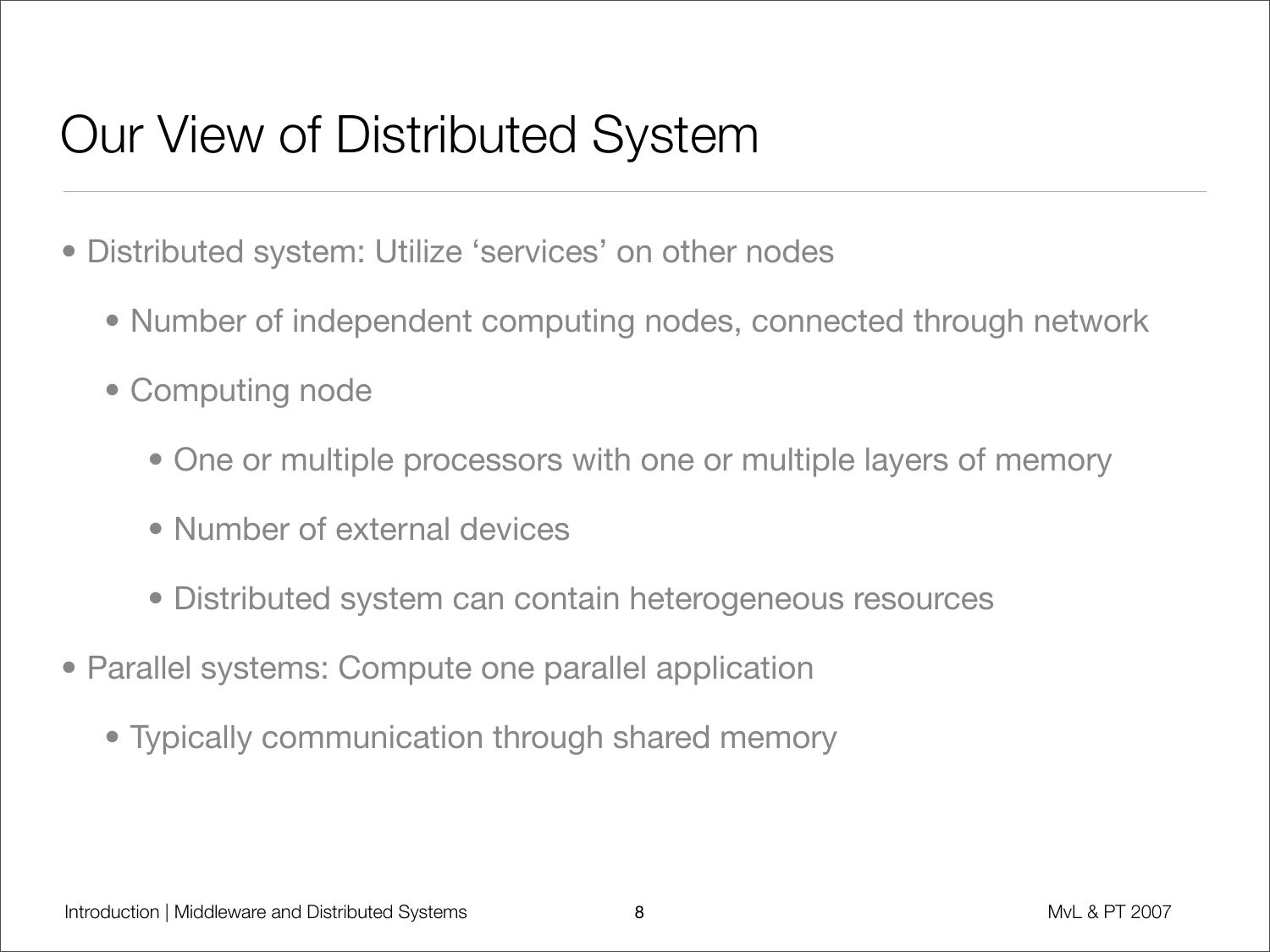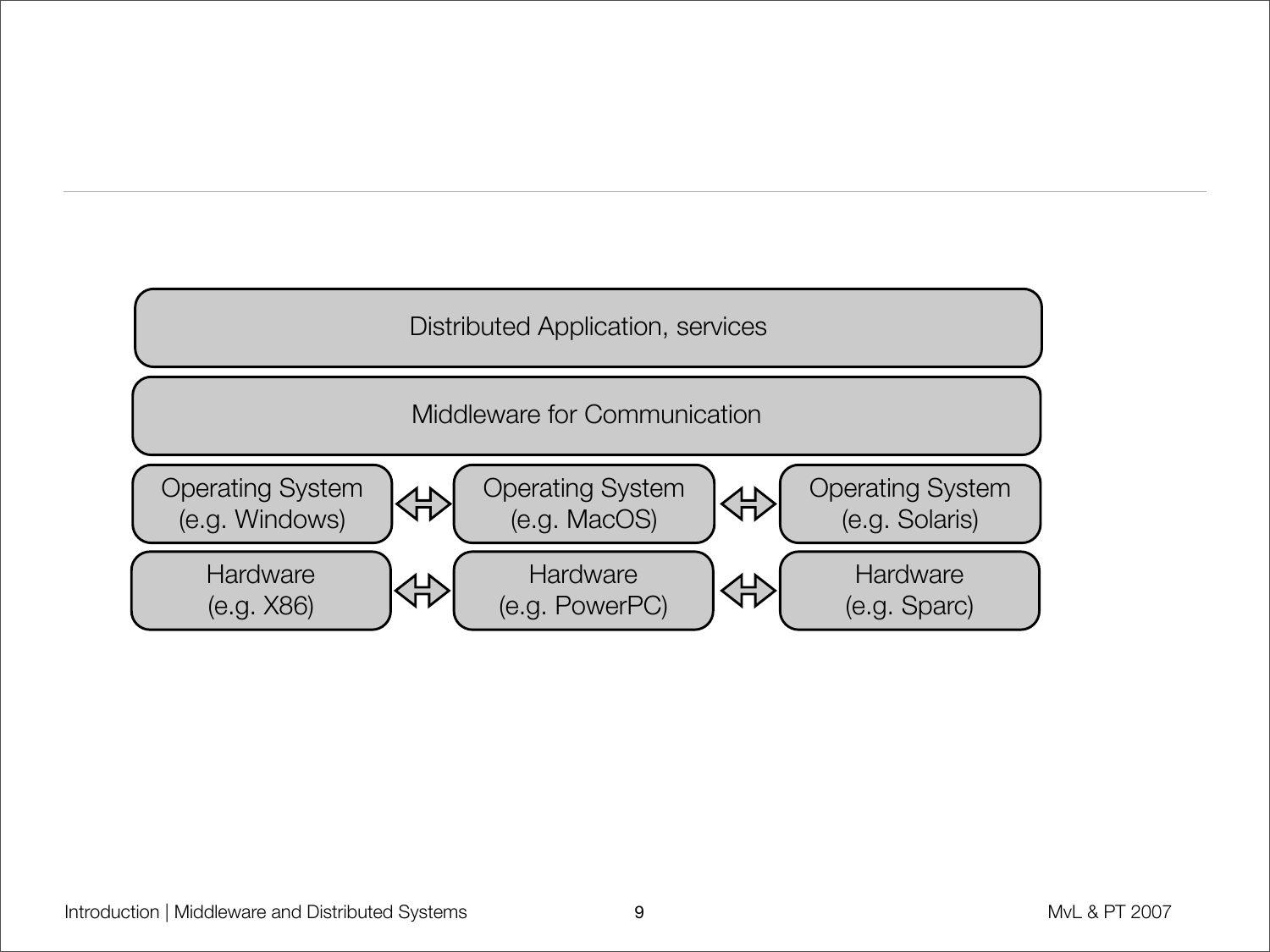### Distributed application

- Number of programs or program parts, which are executed concurrently on one or more nodes
	- Different names: Tasks (Ada), Processes (Hermes, NIL), Objects (Corba)
	- Historically names as 'processes'
- Additional problems in contrast to sequential applications
	- Synchronization between processes
	- Communication between processes
	- Consideration of partial failures
- Middleware supports distributed application development
	- Inter-process communication and synchronization mechanisms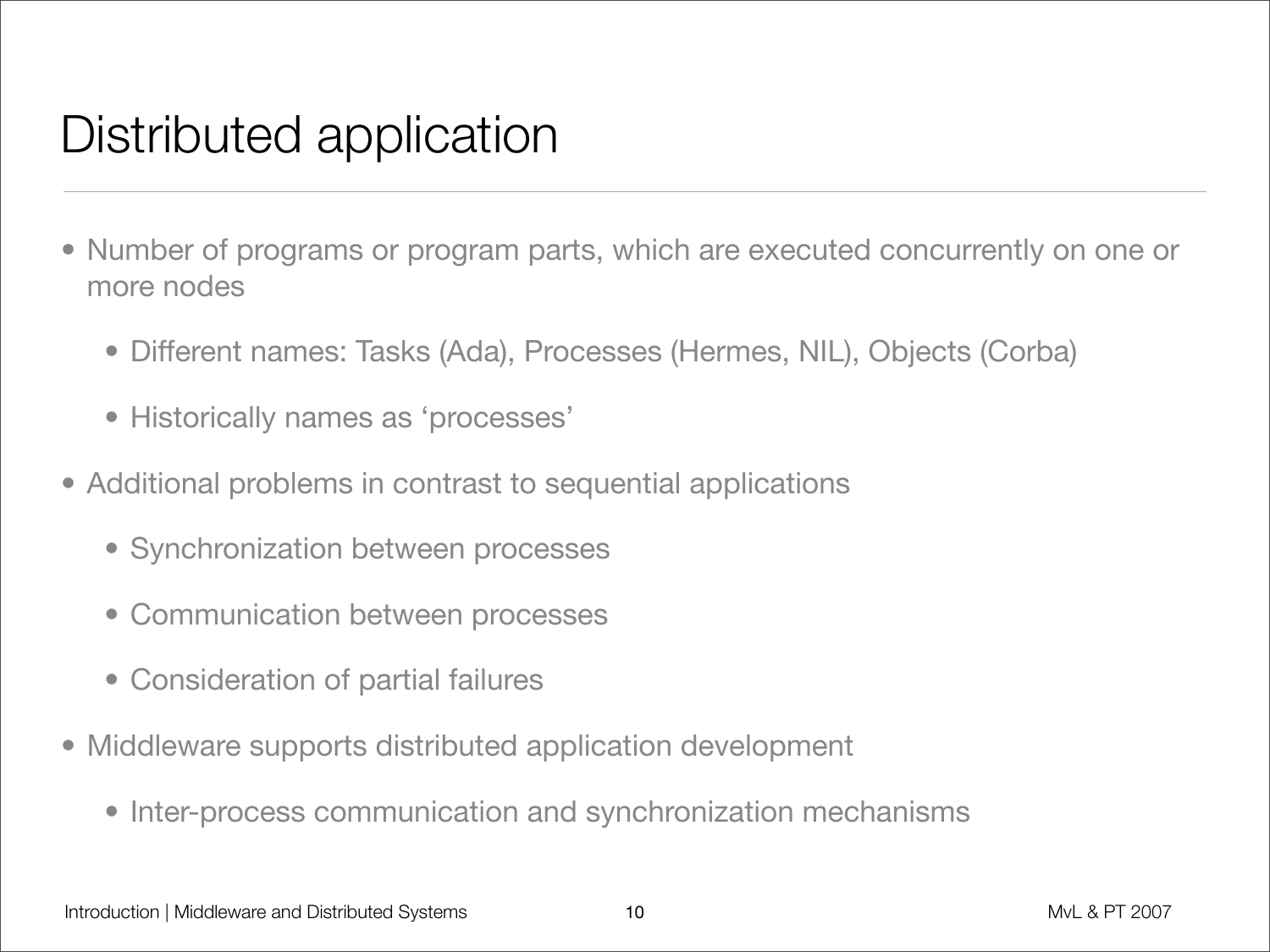#### Lecture Objective

- Focus on middleware in distributed systems
- Ability to develop own middleware components
- Deep understanding of principles underlying distributed systems
- Lecture metadata
	- 4 SWS, 6 credit points, registration until 10.5.2007
	- Oral exam, 4 successful exercise presentations as precondition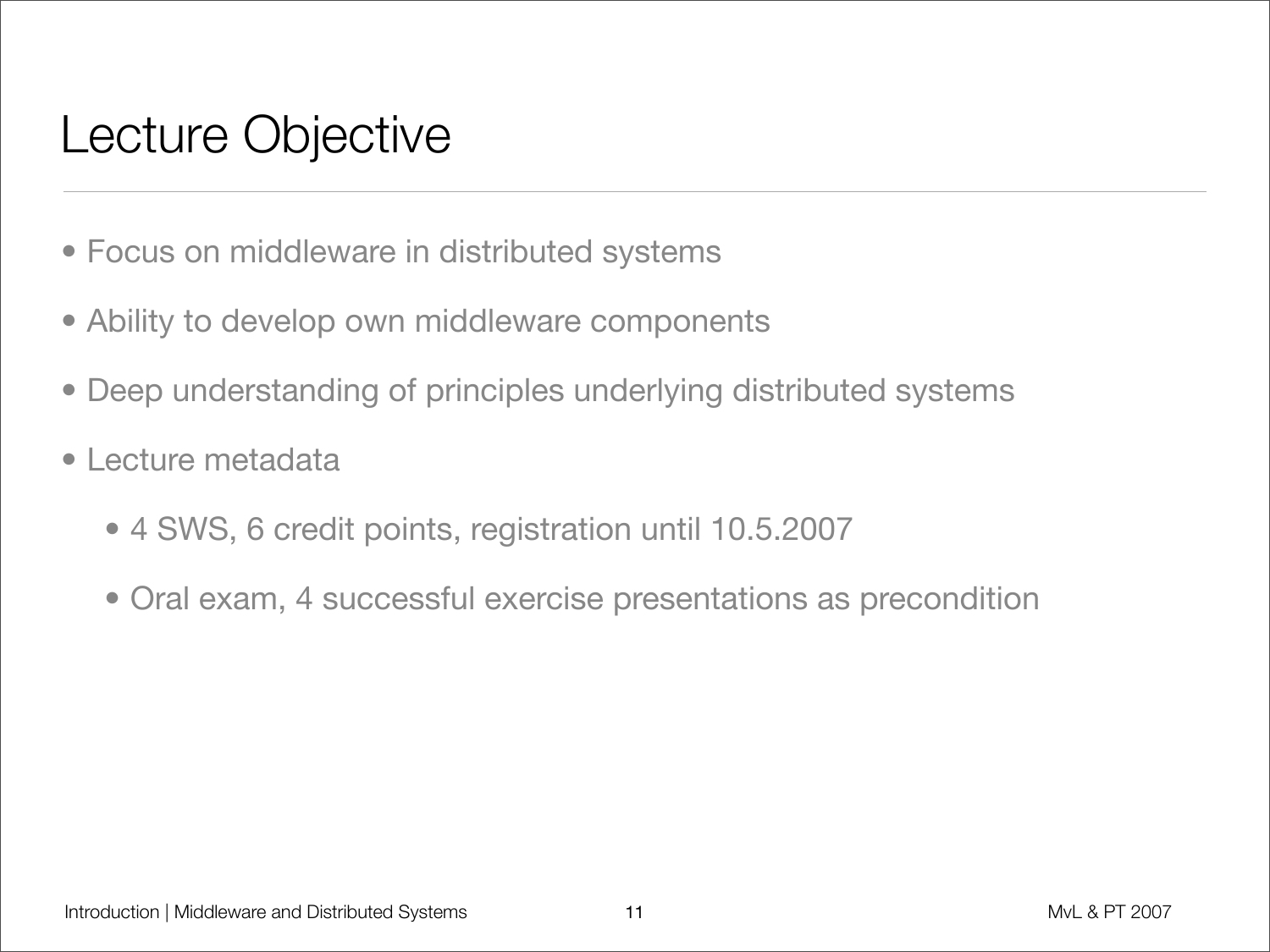#### Lab Exercise

- Development of an own middleware stack
- Given wire format and interface definition language
- New exercises every three weeks on Wednesdays
	- First exercise in the next lecture
	- To be presented by all groups in the lecture (16.5., 6.6., 27.6., 18.7.)
	- 1-2 students per group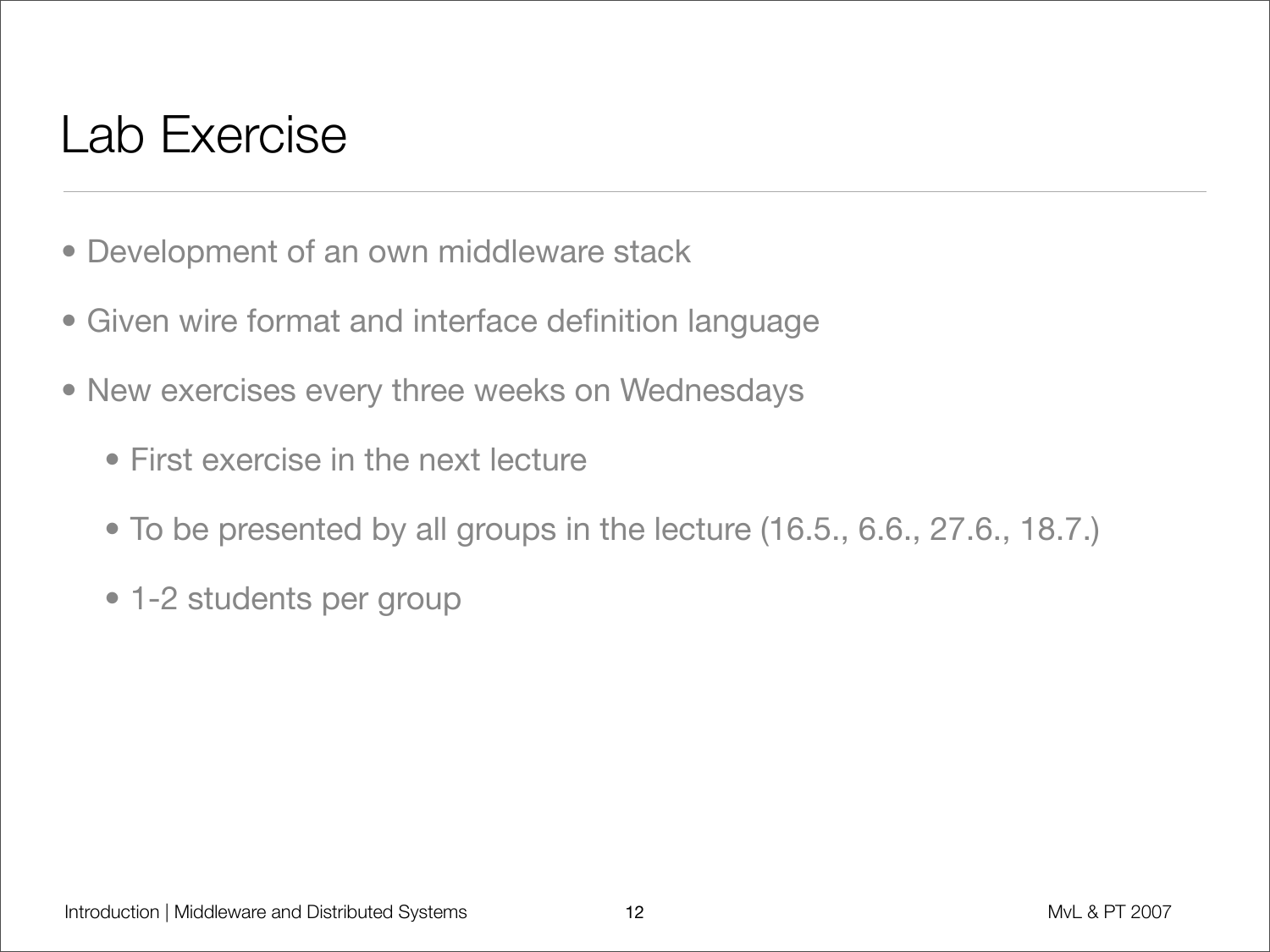#### **Topics**

- Inter-process communication
	- Interface description, remote procedure call, message-oriented middleware, stream communication
	- OMG IDL, ASN.1, WSDL, ..., IIOP, XDR, ...
- Design patterns and algorithms in distributed systems
	- Broker, Proxy, Adapter, ..., Life Cycle, Identification and State, ...
- Naming services and registries
- Distributed systems architecture models
- Adaptive and real-time middleware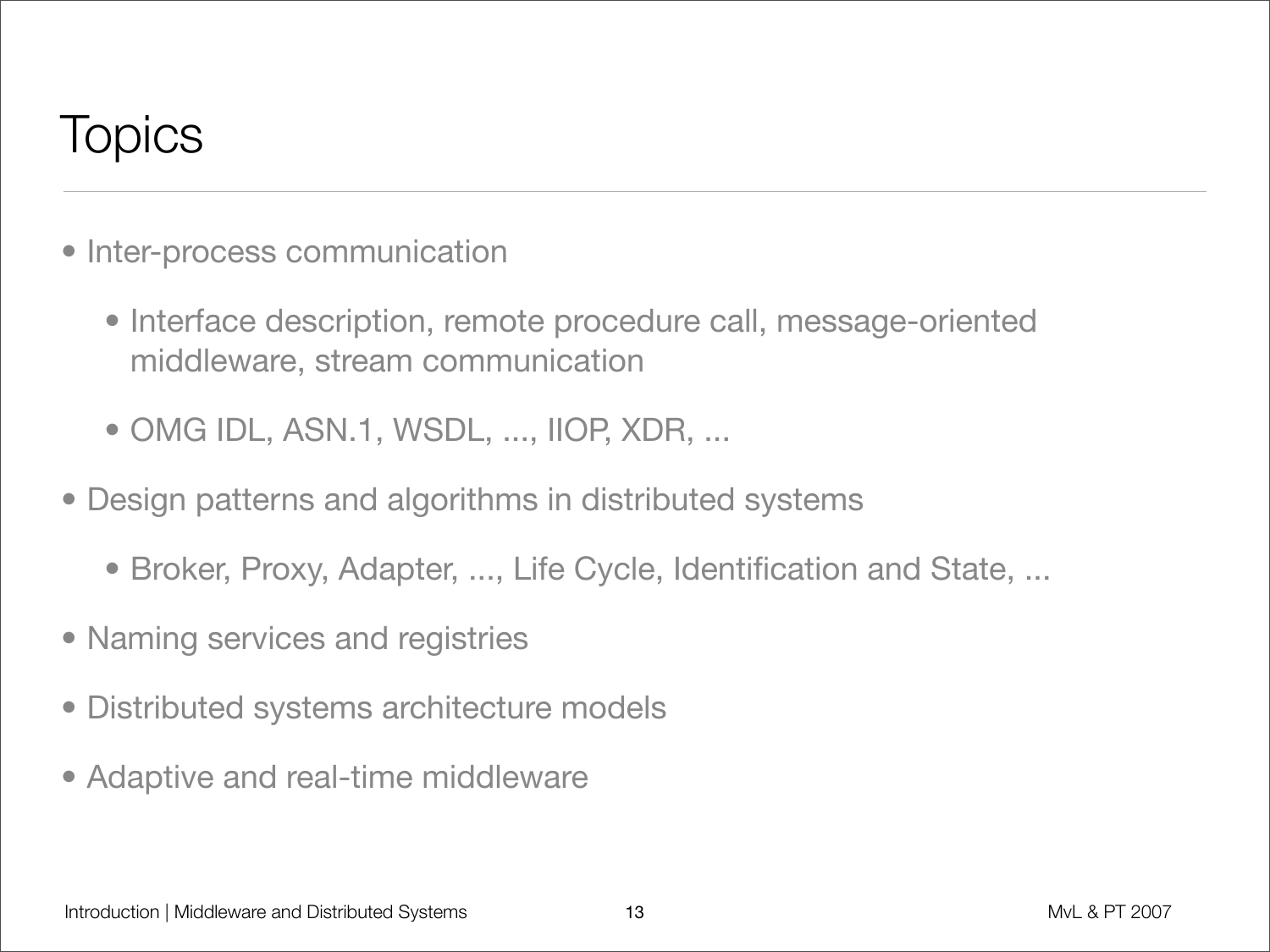# Topics (contd.)

- Security in distributed systems
	- Kerberos, PKI
- Clock synchronization and coordination of distributed activities
- P2P systems
- Transactions and distributed shared memory
- Cluster and grid computing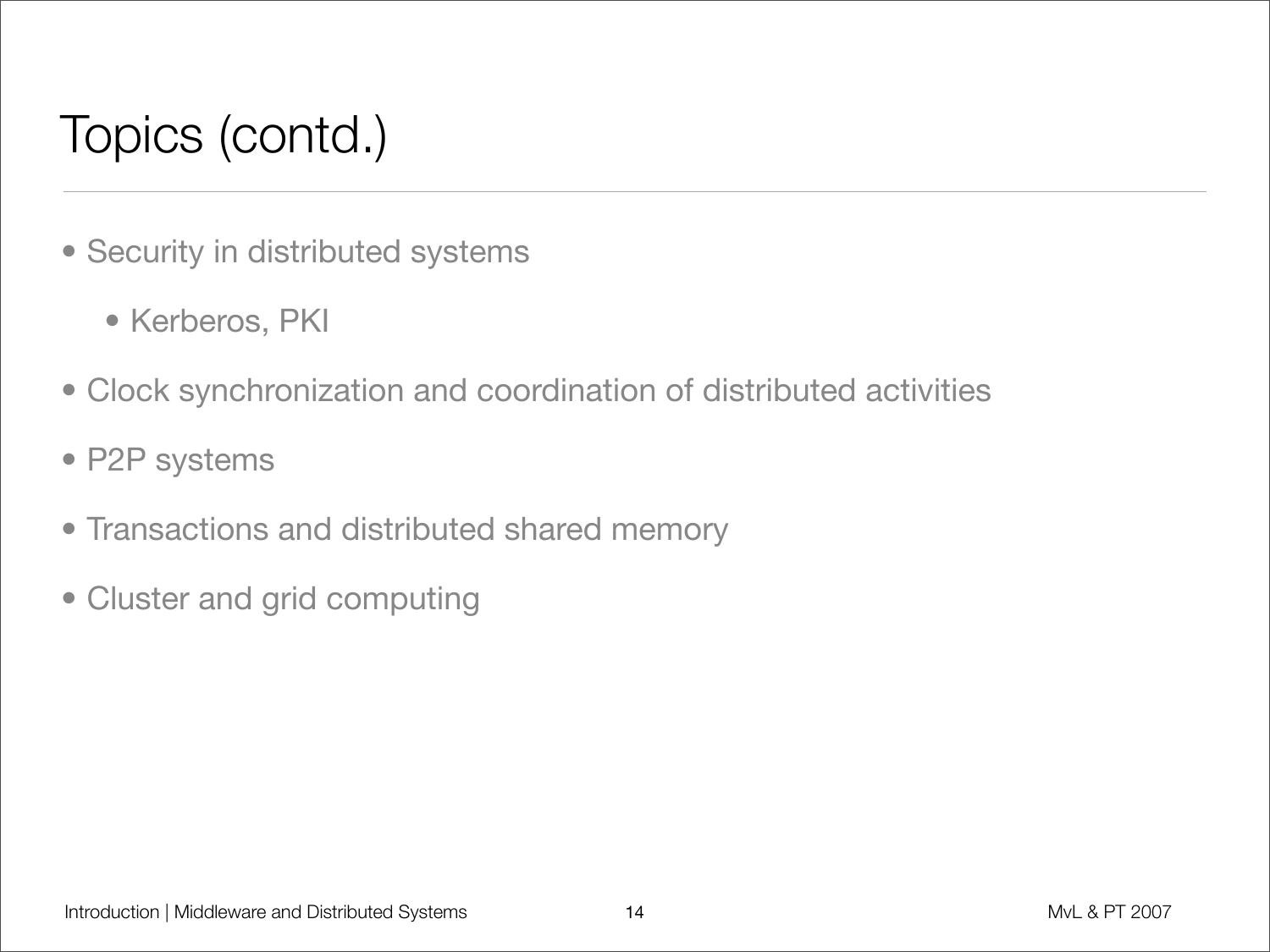#### Topics not discussed

- Language Mappings
- Distributed File Systems
- Distributed Operating Systems
- Mobile Computing